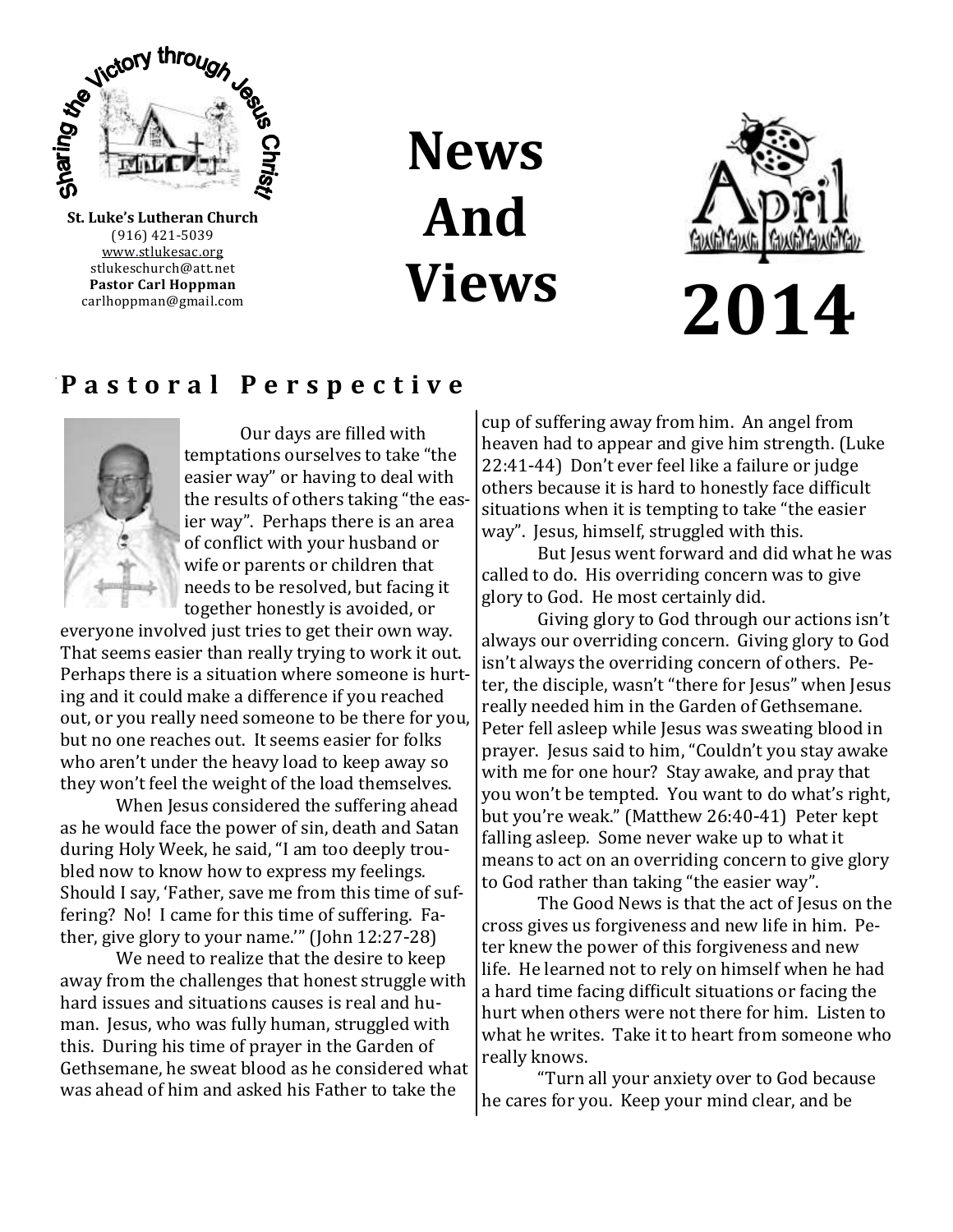alert. Your opponent the devil is prowling around like a roaring lion as he looks for someone to devour. Be firm in the faith and resist him, knowing that other believers throughout the world are going through the same kind of suffering. God, who shows you his kindness and who has called you through Christ Jesus to his eternal glory, will restore you, strengthen you, make you strong, and support you as you suffer for a little while. Power belongs to him forever. Amen." (1 Peter 5:7-11)

> Spreading, Serving and Sharing with You, *Pastor Carl*



### **Announcing A Contemporary Liturgy for Spring and Summer**

You asked, we listened. A number of members and friends of St. Luke's have asked if we could try a contemporary liturgy. There are folks who find contemporary music very meaningful and believe it is useful in attracting others to come hear the Good News about Jesus' love for us. Part of our mission is to spread the Good News, so if some contemporary music can help with that, let's try it.

Be assured we won't be making wholesale changes to worship. Beginning the Sunday after Easter Sunday and going through the summer, we will simply use some contemporary music for portions of the service. We will continue to choose the three hymns for the service from various styles of music to fit the theme for the day and they will be accompanied primarily on piano and organ.

We don't need a worship band to do contemporary music well. Our music director, Brooke Barr, is well versed in contemporary music as well as many other types of music. She not only can play and lead contemporary music with great skill and spirit, she also exudes the youthful vitality that is the heart of contemporary music. All the contemporary music we will be using has very good keyboard accompaniment that preserves the feeling of the music when led on piano. We also have a skilled organist, Jane Fanucci, with gifts we have not used. As you may know, Jane plays guitar, flute and violin as well as piano and organ. She will provide accompaniment in addition to Brooke playing piano that will be on the appropriate instrument and have the proper feel for the music.

Look forward to an exciting time in worship starting Sunday, April 27 as we make use of some contemporary music in our worship service. Spread the word!



The Youth Board is currently accepting donations of small individually wrapped candies and plastic Easter eggs for the Annual Easter Sunday Egg Hunt. Please place them

in the blue box marked Easter Goodies or bring them to Room 2 before or after church or give them to Kirsten Ireton. We will need all candy and eggs by April 13th and we usually need more candy than eggs. Your help in making the kids smile on Easter morning is greatly appreciated!



We will be filling Easter Eggs on Saturday, April 19th at 10:00am! Please come

and help fill all the eggs and

then come back on Easter morning at 9:00am to help the Easter Bunny hide the eggs. On Sunday, April 27 we will be going to Leatherby's for lunch and ice cream and then to Miwok Park for a fun afternoon of frivolity. You are welcome to bring friends to help with any of these activities. See you then!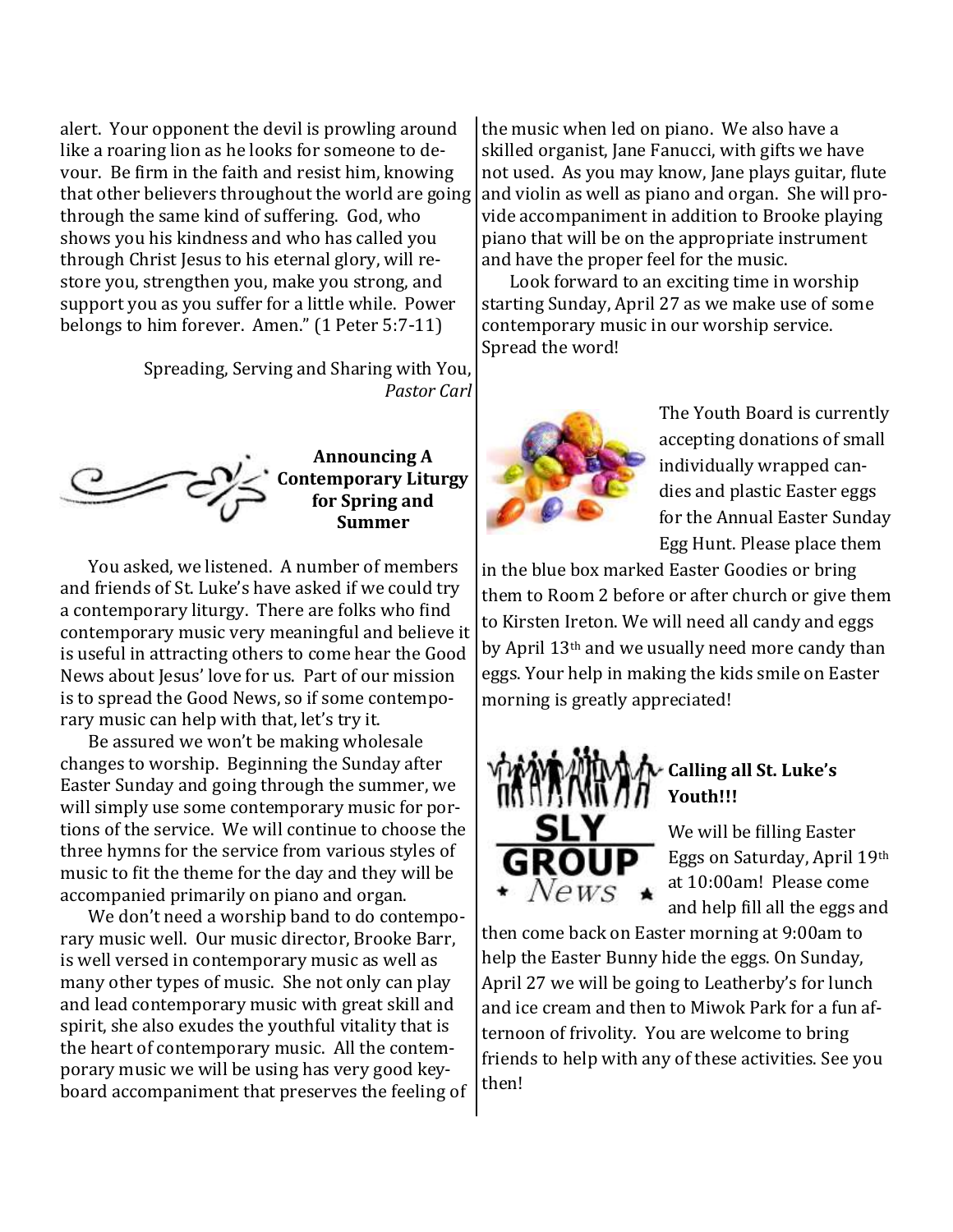

**Women** of the The Women of the ELCA held its 3rd meeting of the year on Saturday, March 8th, with over 20 in attendance. We celebrated St.

Patrick's Day with a potato bar. Many thanks go to Peggy Moser for preparing all the potatoes. This month we collected diapers, wipes, baby food and formula for a local non-profit organization, Chicks in Crisis; an organization working with young teen mothers and their children.

Next month we will be meeting on Saturday, April 12th, at 11:30am. All are invited to an appetizer or finger food to share as we collect hygiene items and undergarments for WIND Youth Services, an organization for homeless teens.

W-ELCA is putting on many upcoming events that we will begin planning in the months to come. On Thursday, April 17th we are hosting the Passover Lamb Dinner. If you would like to be involved please let Linda Duffek or Holly Hoppman know. We will have planning meetings to prepare for the meal. Keep an eye out for Ticket sales soon.



# **Calling all Golfers**

Last December and again  $\bigtriangledown$  this year, W-ELCA supported an organization

called Christmas Promise that anonymously provides the promise of Christmas to local families in need. Christmas Promise is holding their annual fund-raising golf tournament on September 8th, 2014 at North Ridge Country Club. Details will soon be available at:

www.christmaspromisegolftournament.com if you are interested in supporting this cause.

## **W-ELCA Bulletin Board**



A W-ELCA bulletin board has been put up in Room 5 to post information about upcoming events and opportunities for support, along with correspondence we receive from some of the organizations we support. Check it out the next time you're in there.



We had another successful Crab and Shrimp Feed this last month. After Expenses were calculated we raised a total profit of \$8,480. The generosity of everyone involved with this year's Crab and Shrimp Feed was astounding and is much appreciated. The money made will go to support vital programs and projects at St. Luke's.

Many thanks go to the wonderful volunteers we had helping with the Crab Feed this year:

Al Moser Bob Behr Bruce Kiser Carol Carney Carolyn Andrews Corey Anderson Craig Eckles Dave Davis Debi Lentsch Dorothy Haney Ed Ireton Jack Fenske Jennifer Connell Jerry Carney Judy Saxby Julie Ireton Justin Tice Karen Kiser

Deanna Dockter Debbie Silverberg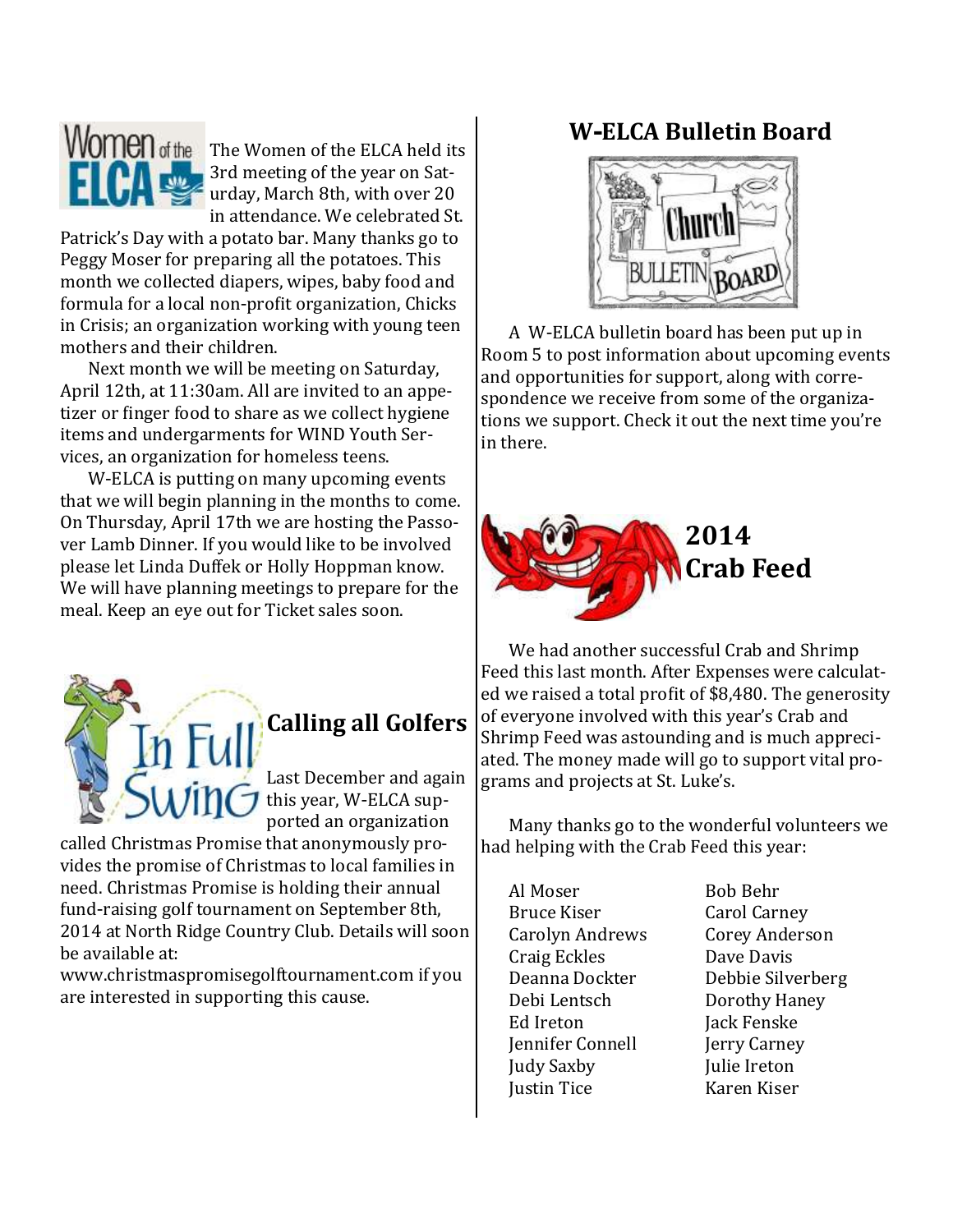Karen Linfor Katie Iniguez Kelly Boyer Ken Lentsch Kevin Webb Kirsten Ireton Larry Dockter Linda Duffek Marlene Kiser Michael Duffek Pat Webb Peggy Moser Phillip Connell Rachel Kiser Triss Hoppman

Micki Fenske Pastor Carl Hoppman Ron Webb Samantha Basquez

Key Clubs from Monterey Trails, Franklin, and Pleasant Grove high schools

I would also like to take the time to thank everyone who donated to our raffle this year:

Boulevard Bistro, Elk Grove, CA Brenda Sulzman Bruce Kiser Carol Woods Chili's, Elk Grove, CA CVS Pharmacy, Elk Grove, CA Dorothy Haney Fresh Market, Elk Grove, CA Kevin Webb Kim Fenske Leatherby's, Elk Grove, CA Logan's Roadhouse, Elk Grove, CA Mama Susanna's, Sacramento, CA Mike's Diner, Elk Grove, CA Mimi's Café, Elk Grove, CA Mr. Perry's, Sacramento, CA Noodles & Company, Elk Grove, CA Nugget Market, Elk Grove, CA Oil Stop, Elk Grove, CA On the Border Mexican Grill & Cantina, Elk Grove, CA Original Perry's, Sacramento, CA Outback Steakhouse, Elk Grove, CA Palermo Ristorante, Elk Grove, CA Pat and Ron Webb Paul Heaton Ron and Pat Webb Texas Roadhouse, Elk Grove, CA

TGIF, Elk Grove, CA The Bible House, Elk Grove, CA The Brick House, Elk Grove, CA The Carney Family The Commons at Elk Grove, Elk Grove, CA The Cookie Jar, Elk Grove, CA The Fenske Family The Ireton Family The Lentsch Family The Old Spaghetti Factory, Elk Grove, CA The Petersen Family The Popcorn Store, Elk Grove, CA The Saxby Family The Secret Garden, Elk Grove, CA Trader Joe's, Elk Grove, CA Violet Gibson

*Holly Hoppman* Crab Feed Chair



The Board of Community Concerns worked with W-ELCA and The Youth Board to host the Winter Sanctuary on March 23rd this year. It was an excited time of sharing with almost 100 local home-

less folks. Thank you to everyone who was involved with the project this year.



23 of us joined together for lunch at the Black Bear Diner on Saturday, February 22, for great food and a special time of sharing with one another. If **x x x x x x Committee** you have ever enjoyed a meal at a Black Bear Diner, you know that you never

Thanks to Walt and Pauline Arndt for doing a wonderful job of coordinating this event.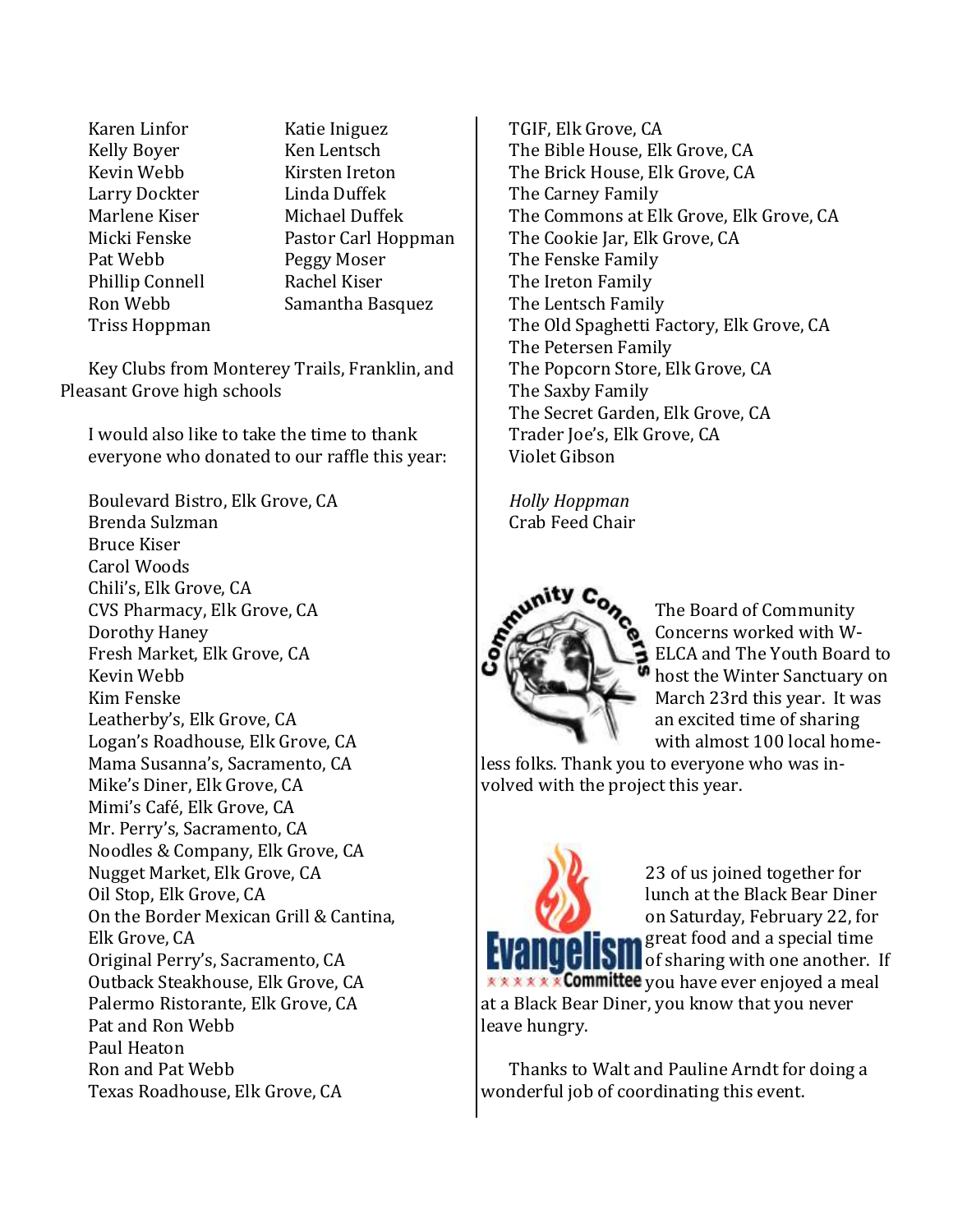

Our Lenten season began on Ash Wednesday, March 5, with a soup supper hosted by W-ELCA. 65 people enjoyed many delicious soups, breads and desserts. Following the soup supper, we joined together in the sanctuary for a special worship service and the imposition of ashes.



Thank you to Worship & Music, Choir and the Bell Choir for hosting the next Wednesday's soup supper that was enjoyed by approximately 45 people.



Please plan to come to the remaining Lenten soup suppers that will be hosted by the following boards or church groups as it is a wonderful time of fellowship:

> Wednesday, April 2 – Church Council Wednesday, April 9 - Congregation

All the remaining worship services will be from 6:30 to 7:00pm in Schultz Hall following the 6pm soup suppers.

Please mark your calendar now and plan to be a part of this very special time of fellowship and worship.

*Pat Webb*, Evangelism Chair



#### **EASTER BREAKFAST, SUNDAY, APRIL 20**

You won't want to miss our annual Easter breakfast served in Schultz Hall from 8:30am to10am.

Ron Webb and Carol Carney, co-chairs of this year's breakfast, plan a wonderful menu of French toast, scrambled eggs and more, but they need your help. You will find sign-up sheets in the entry way for both Saturday's (April 19) set up, decorating and food prep, and Easter Sunday's kitchen help, servers and clean up.

A freewill offering will be available to help offset expenses.

> We look forward to a wonderful time of celebrating Christ's resurrection.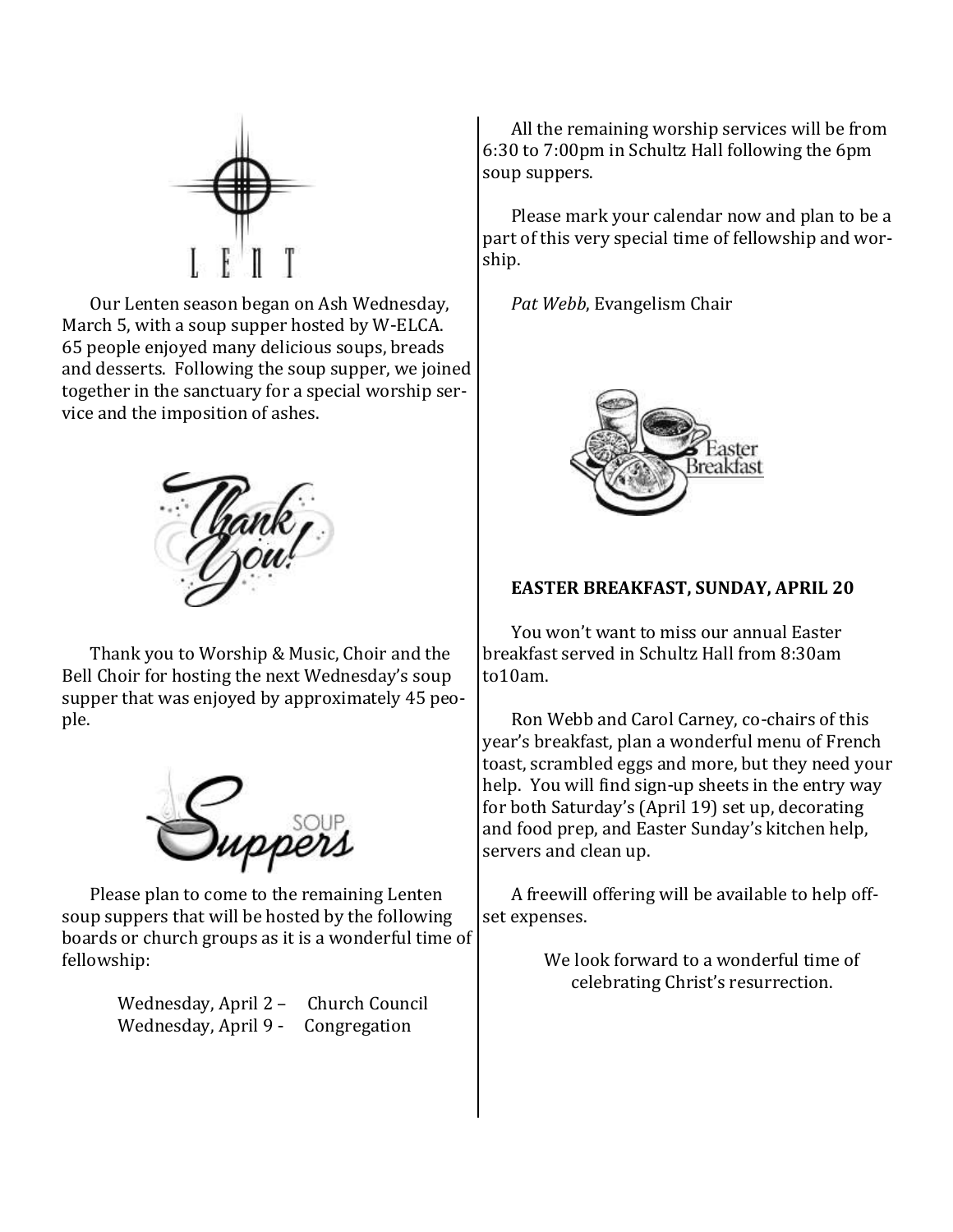

Our thoughts and prayers are with Larry Dockter and family upon the death of Larry's mom, Karen Meadows. A Me-In Our Prayers morial Service was held on March 13.



To all of our St. Luke's Family,

I just wanted to say Thank You for all the wonderful cards, texts, and emails received after the death of my mom, Karen (Petrali Dockter) Meadows. I know my mom would have loved reading them. Although she hadn't been an active part of St. Luke's since the early 60s, she had some wonderful stories of Pastor Schultz from those days!

I wanted to share this picture of my family from the 1964 St. Luke's church directory:



Pictured are my mom (Karen) and dad (Walter), my sister Kerri, myself in the middle, and my brother Darren. Not shown is my brother Gary and sisters Lynn and Kim. In Christian Love,

Larry & Deanna Dockter and family



The Children's Choir is off to a slow start with only 3 signed up at this time. We need more voices!! WE NEED YOU!! Easter is coming soon and we want to present our new choir at that time. The practice times will be after church on the 2nd and 4th Sunday's (non-communion

days) for about 20 min. The songs are also practiced during SS.

We have received a gift from First English Lutheran (through our Sr choir member Mary F. Harris, and that gift is Jr Choir robes. We will be using them for the first time on Easter!

Please sign your child up asap by filling out a form which you can pick up in the Sunday School room or by calling Judy Saxby at 916 798 0825. Thank you so much.



## **Relay For Life FOR LIFE Pasta Feed**

Team Friends In Faith is having a Relay For Life Pasta Feed on Saturday, April 5th

at 6:00pm to raise money for the American Cancer Society. Tickets are only \$10 and there will also be a great raffle. The menu is Chicken Alfredo & Pasta with Meat Sauce, Caesar salad, bread and dessert. For tickets and more information please see Kirsten Ireton or Peggy Moser or any other member of the Relay For Life team. You are also encouraged to join us at the Relay. We will have a speaker, information about Relay and the programs of the American Cancer Society at this event.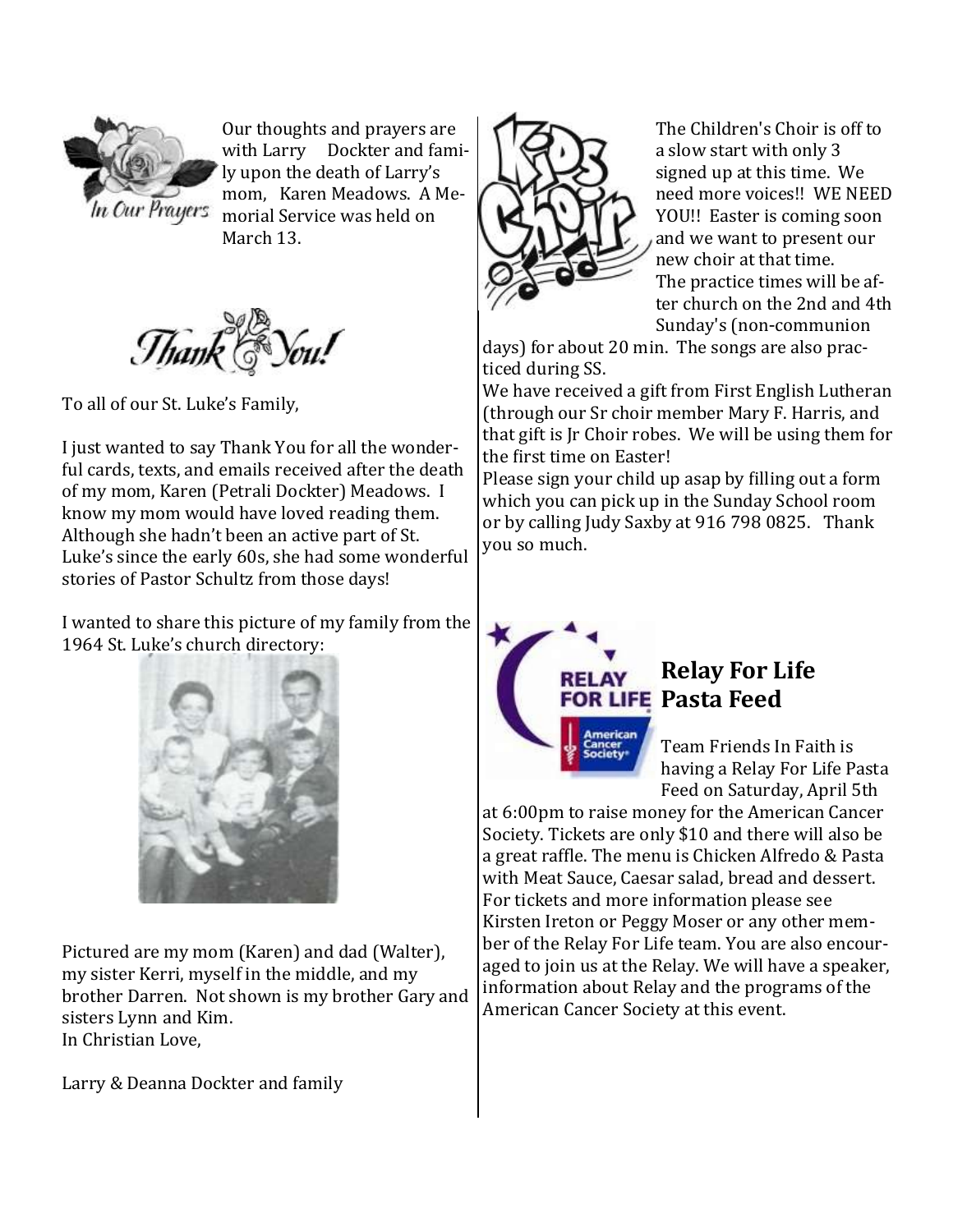

**Palm Sunday—April 13 8:15AM & 10:30AM Services**

**Maundy Thursday—April 17 Passover Supper 6:00PM Holy Communion 7:30PM**

> **Good Friday—April 18 7:30PM**

**Easter Sunday—April 20 8:15AM & 10:30AM** 

> **Easter Breakfast 8:30AM—10:00AM**

**Easter Egg Hunt 10:00AM**

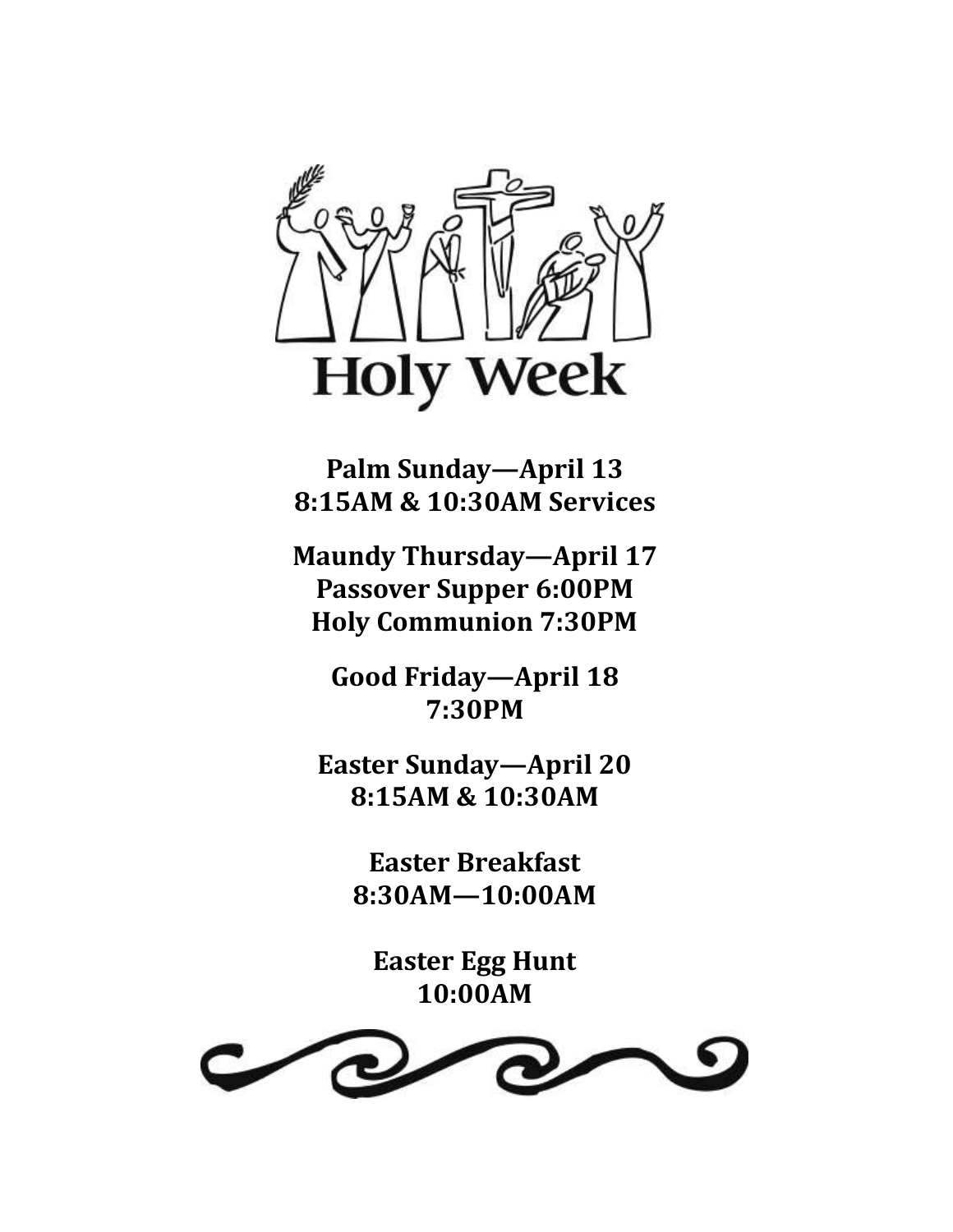# St. Luke's Beach Party Crab & Shrimp Feed 2014

**Our MC, Larry Dockter and helpers Micayla Shower and Isabella Basquez**







**Justin, Laura and Amelia Tice** 





**St. Luke's Very Own Beach Bum Pastor Carl**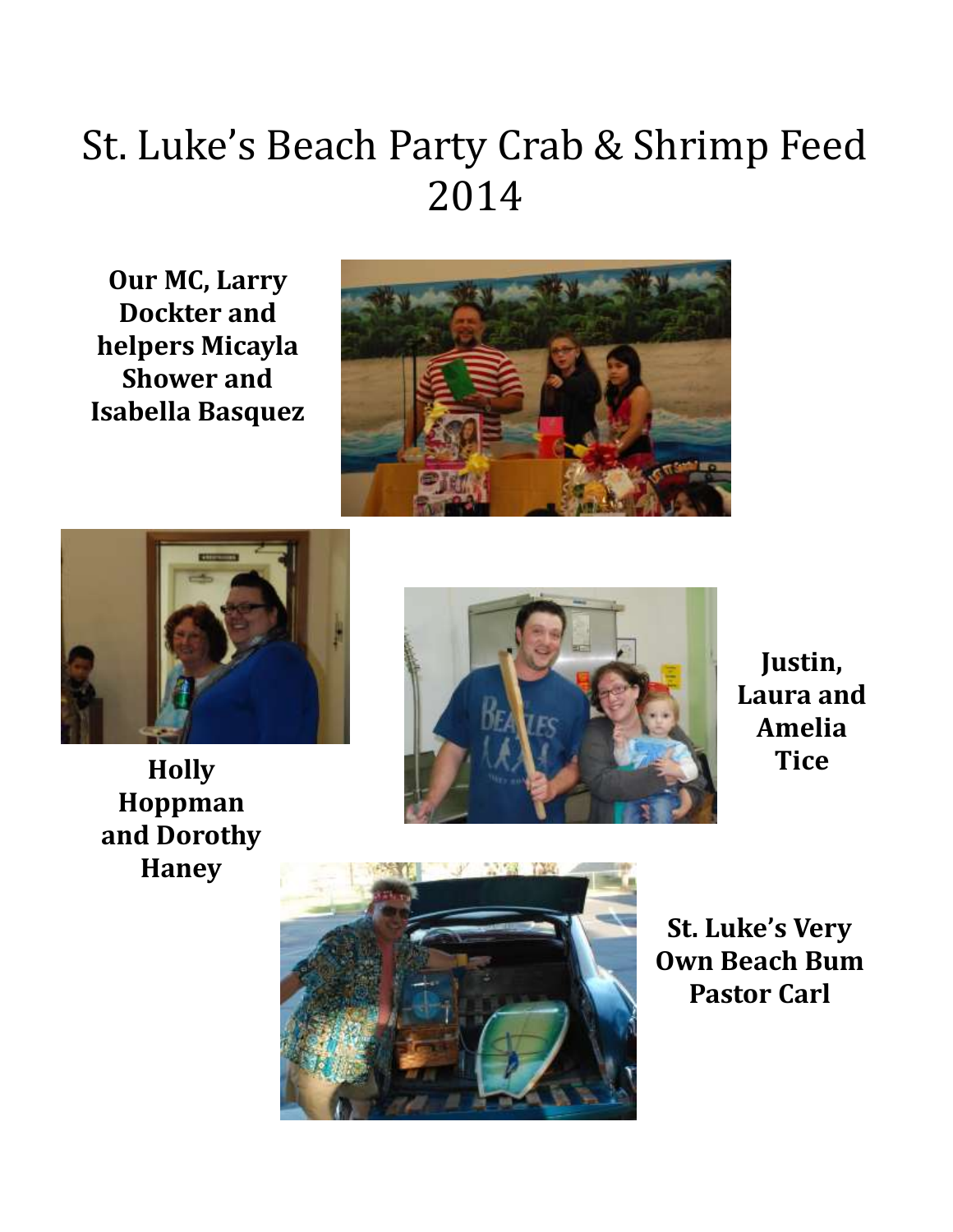# **More Enjoyment and Family Time at our Annual Crab Feed**







**Bekka Roberts, Megan Thomas, Rylee Shower and Olivia Duffek**



**Mark and Suzanne Zemke Kelly Boyer and Lois Sherrets**



**Bob Behr and Sarah Thomas Jared Kiser, Deanna Dockter and Victoria Diaz**



**Paul Heaton and Sande Trezise**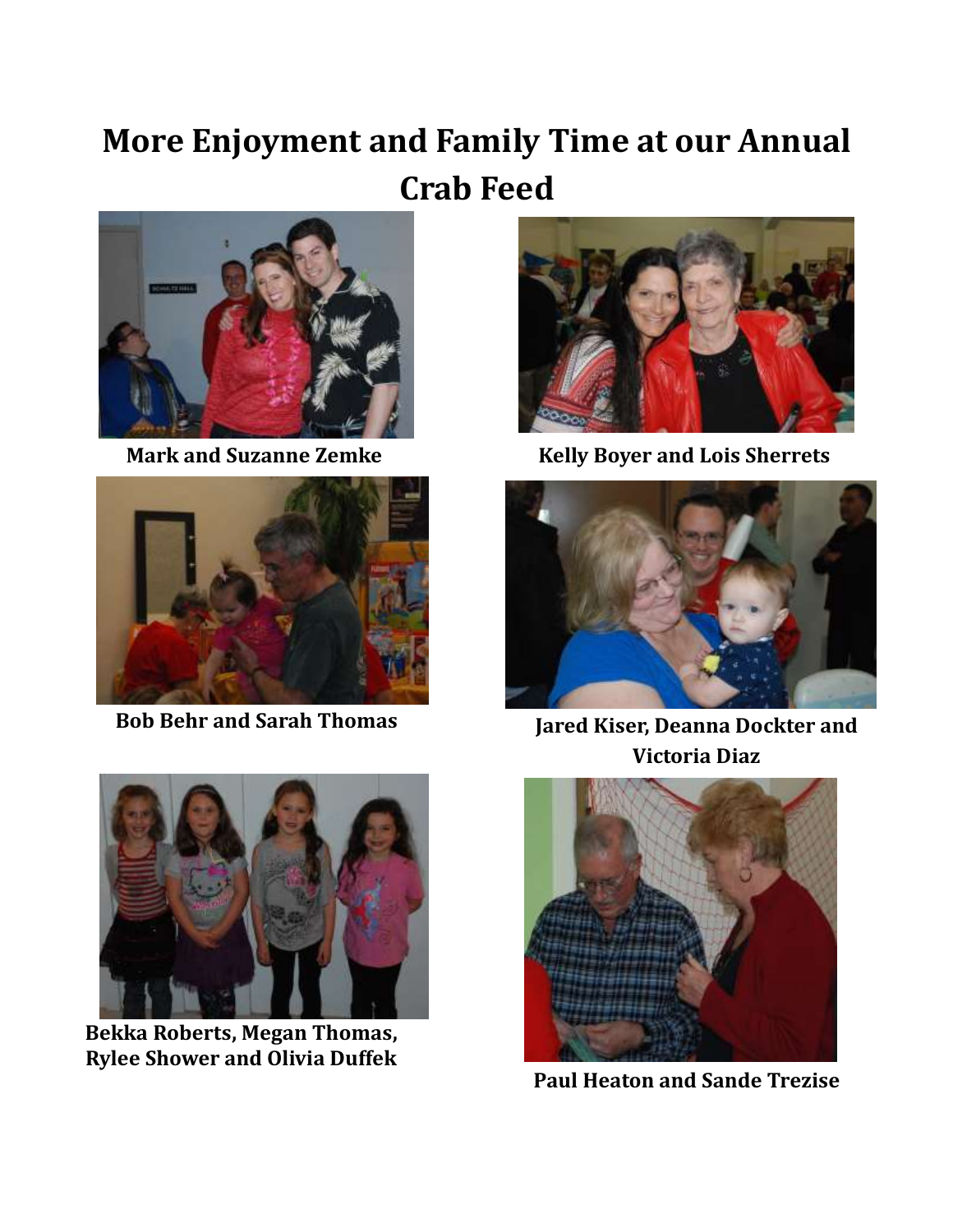

| April 3  | <b>Chelsey Fernandez</b> |
|----------|--------------------------|
| April 4  | <b>Adeline Weston</b>    |
| April 4  | Mike Wilke               |
| April 6  | Larry Dockter            |
| April 9  | Don Englund              |
| April 12 | <b>Clarence Korhonen</b> |
| April 16 | Erwin Kiser              |
| April 16 | Marilyn Sodergren        |
| April 16 | Charles Yakabe           |
| April 17 | Megan Dockter            |
| April 17 | Heidi Harrison           |
| April 19 | Reuben Jones             |
| April 20 | Margaret Crooks          |
| April 20 | Mary F. Harris           |
| April 21 | Brooke Barr              |
| April 24 | Connie Reule             |
| April 24 | Amelia Tice              |
| April 25 | <b>Rylee Shower</b>      |
| April 27 | Lisa Englund             |
| April 30 | Rachel Kiser             |
|          |                          |



| April 6  | Deanna Dockter for Larry's birthday                                                      |  |
|----------|------------------------------------------------------------------------------------------|--|
| April 13 |                                                                                          |  |
| April 20 | Marlene and Duane Kiser for Erwin<br>Kiser's birthday;<br>Mary F. Harris for my birthday |  |

April 27

### *FINANCIAL SECRETARY'S REPORT* **FEBRUARY 2014**

## **OFFERINGS** (General

Fund Only)**:**

|                        | This Month | <b>Year to Date</b> |  |
|------------------------|------------|---------------------|--|
| <b>Total Offering</b>  | \$16,527   | \$32,049            |  |
| <b>Compared to</b>     | -\$977     | $-$2,083$           |  |
| <b>Budget</b>          | $-6.0%$    | $-6.0%$             |  |
| <b>Compared to</b>     | -\$887     | \$1,916             |  |
| 2013                   | $-5.0%$    | $6.00\%$            |  |
|                        |            |                     |  |
| <b>Contributors:</b>   |            |                     |  |
| 2014<br>(Current Year) | 82         | 82 Aver.            |  |
| 2013 (Last<br>Year)    | 93         | 87 Aver.            |  |

Note: Positive values (no +/- sign) means **above**; negative values means **below**.

### **Other Special**

**Gifts:** a)Sunday School \$21.31 b)Flowers \$120.00

*Ron Webb* Financial Secretary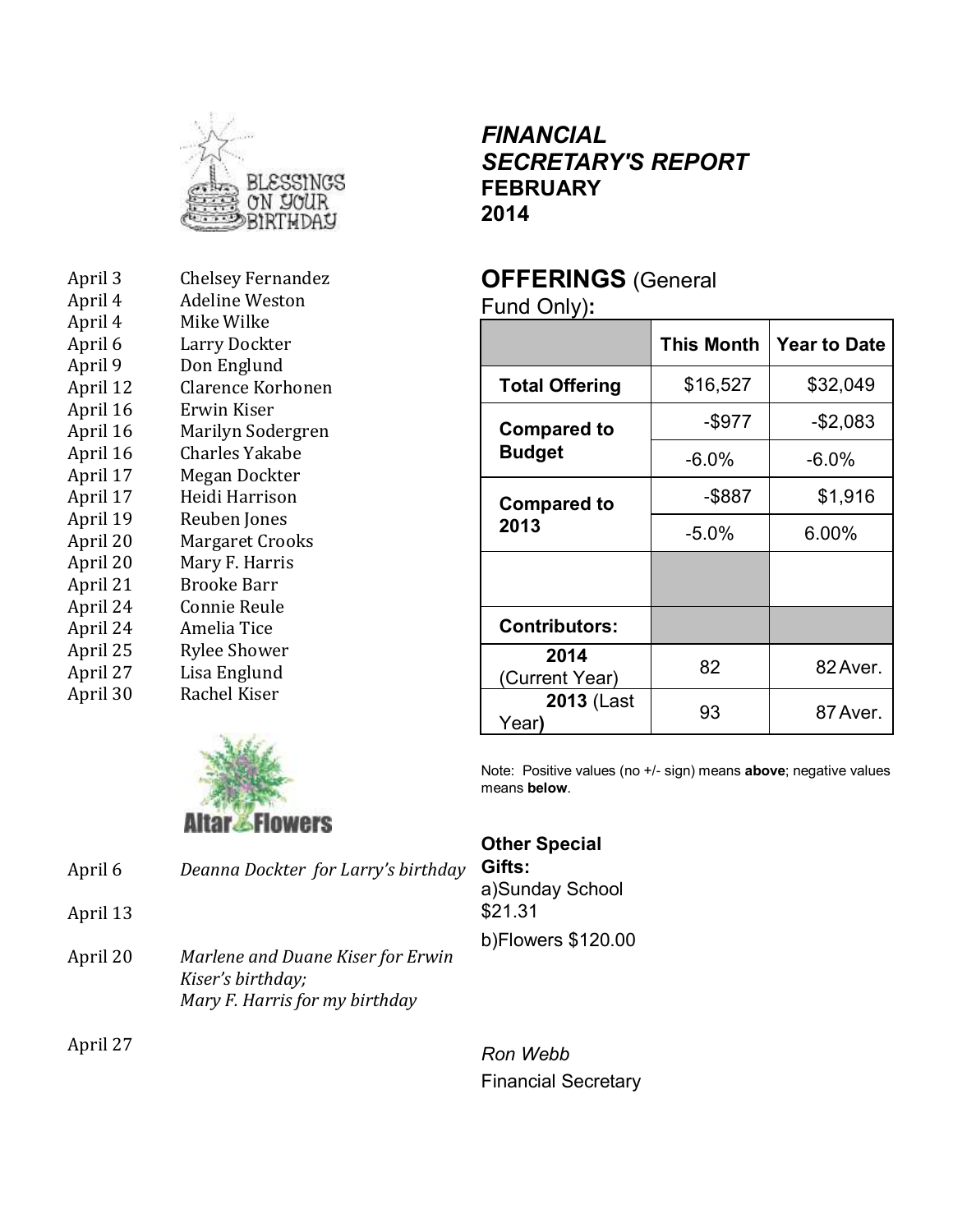# *WORSHIP ASSISTANTS*

|          | <b>Acolytes</b>                          |                     | <b>Readers 8:15 AM</b>             |
|----------|------------------------------------------|---------------------|------------------------------------|
| April 6  | Daniel Encinas                           | April 6             | <b>Kelly Boyer</b>                 |
| April 13 | Ryan Johansen                            | April 13            | Maribel Herrera                    |
| April 20 | Amber Mansfield                          | April 20            | Ron Webb                           |
| April 27 | Joshua Bell                              | April 27            | Eric Linblade                      |
|          | <b>Altar Care</b>                        |                     | <b>Lenten Readers 6:00 PM</b>      |
| 8:15 AM  | Cheryl Franklin                          | April 2             | Kirsten Ireton                     |
| 10:30 AM | Peggy Moser, Samantha Basquez            | April 9<br>April 17 | Sylvia Kohler<br>David Saxby       |
|          | <b>Communion Servers</b>                 |                     |                                    |
|          | Janette Payne, Connie Reule, Peggy Moser |                     | Readers 10:30 AM                   |
|          |                                          | April 6             | Al Moser                           |
|          | <b>Counters</b>                          | April 13            | Larry Dockter                      |
| April 6  | Nancy Minning, Connie Reule              | April 20            | Marlene Kiser                      |
| April 13 | Don Schell, Bob Behr                     | April 27            | <b>Tracy Etchison</b>              |
| April 20 | Nancy Minning, Connie Reule              |                     |                                    |
| April 27 | Holly Hoppman, Marlene Kiser             |                     | <b>Refreshments</b>                |
|          |                                          | April 6             | Ofelia Ojeda                       |
|          | Greeters                                 | April 13            | Mack and Carole Vance              |
| April 6  | Ron, Debbie and Ryan Johansen            | April 20            | <b>Easter Breakfast</b>            |
| April 13 |                                          | April 27            | Ron and Robin Zoesch, Carole Vance |
| April 20 |                                          |                     |                                    |
| April 27 |                                          |                     | <b>Visitors Gifts</b>              |
|          |                                          | April 6             | <b>Carolyn Andrews</b>             |
|          | <b>Head Ushers</b>                       | April 13            | Pat Webb                           |
| 8:15 AM  | Ron Franklin                             | April 20            | <b>Carole Vance</b>                |
| 10:30 AM | Larry Dockter                            | April 27            | Walt Arndt                         |
|          | <b>Prayer Leaders</b>                    |                     | <b>Welcome Leaders</b>             |
| April 6  | Janette Payne                            | April 6             | Peggy Moser                        |
| April 13 | Mary Harris                              | April 13            | Pat Webb                           |
| April 20 | <b>Bob Behr</b>                          | April 20            | <b>Chet Madison</b>                |
| April 27 | <b>Betty Englund</b>                     | April 27            | <b>Carolyn Andrews</b>             |
|          |                                          |                     |                                    |

**Psalm Leaders**

Amber Mansfield

April 6 Elizabeth Wilson April 13 Sierra Etchison

April 20 Aiyana Tice<br>April 27 Amber Mans